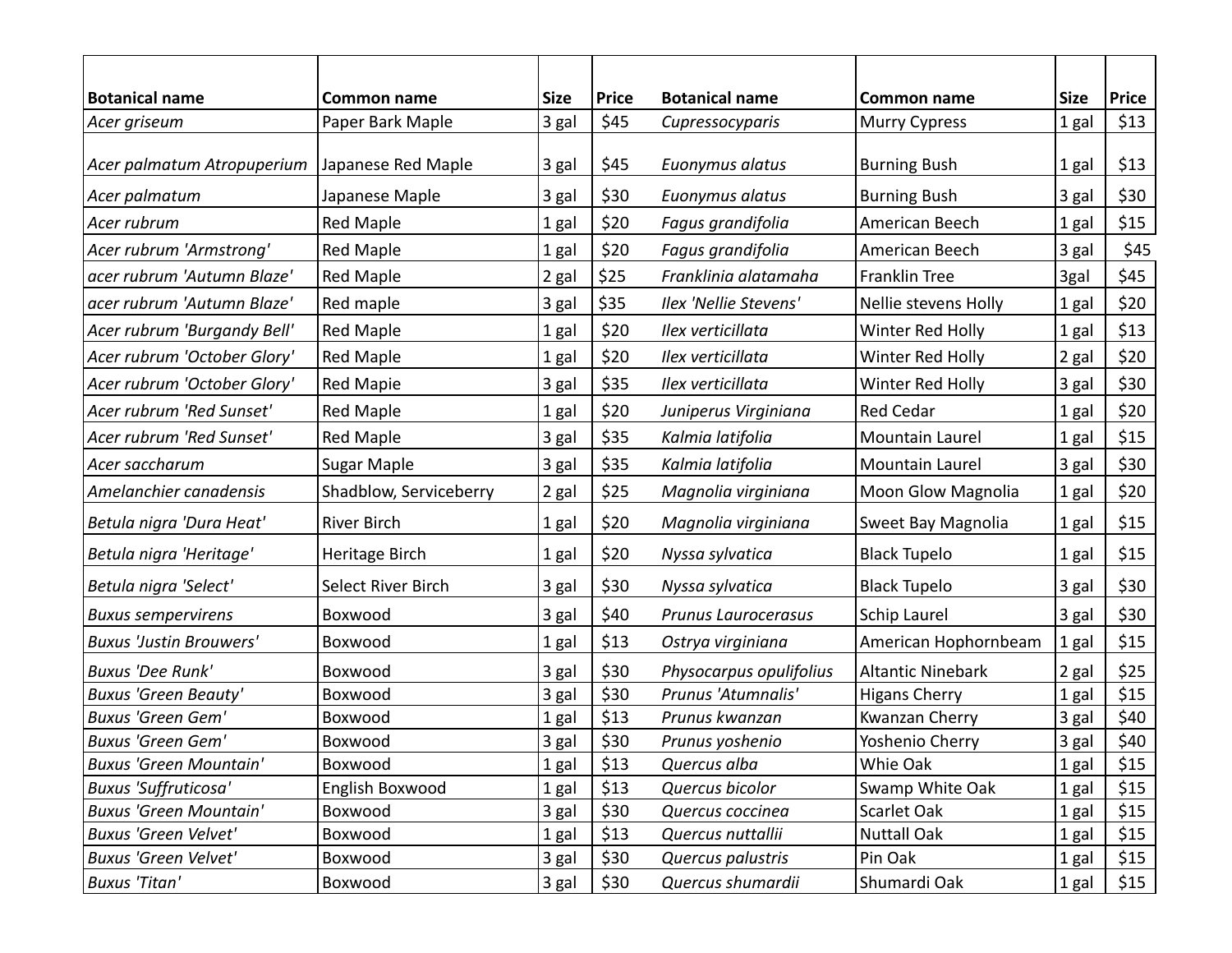| Calycanthus floridus          | Sweetshrub, Bubbybush                     | 3 gal                     | \$30 | Qxydendrum arboreum                         | Sourwood                | 3 gal | \$40 |
|-------------------------------|-------------------------------------------|---------------------------|------|---------------------------------------------|-------------------------|-------|------|
| Carpinus caroliniana          | American Hornbeam                         | 1 gal                     | \$15 | Stewartia pseudocamellia Japanese Stewartia |                         | 3 gal | \$40 |
| Cercis canadensis             | Eastern Red Bud                           | 1 gal                     | \$15 | Styrax japonicus                            | Japanese Snowball       | 1 gal | \$15 |
| Cercis canadensis             | Eastern Red Bud                           | 15 gal $\frac{5115}{ }$   |      | Taxodium distichum                          | <b>Bald Cypress</b>     | 3 gal | \$30 |
| Cecis canadensis Forest Pansy | Red Bud Forest Pansy                      | $15$ gal $\frac{15}{240}$ |      | Taxus x media dense                         | Densiformis Yew         | 3 gal | \$45 |
| Chionathus virginicus         | Fringe tree'Old Man's Beard' 3 gal        |                           | \$40 | Thuja 'Emerald Green'                       | Emerald green arbovitae | 1 gal | \$13 |
| Chionathus virginicus         | Fringe tree'Old Man's Beard' 25 gal \$195 |                           |      | Thuja 'Emerald Green'                       | Emerald green arbovitae | 3 gal | \$30 |
| Cladrastis lutea              | Yellow Wood                               | 3 gal                     | \$30 | Thuja 'Green Giant'                         | Green giant arbovitae   | 1 gal | \$13 |
| Clethra acuminata             | Mountain Pepperbush                       | 1 gal                     | \$15 | Thuja 'Green Giant'                         | Green giant arbovitae   | 3 gal | \$30 |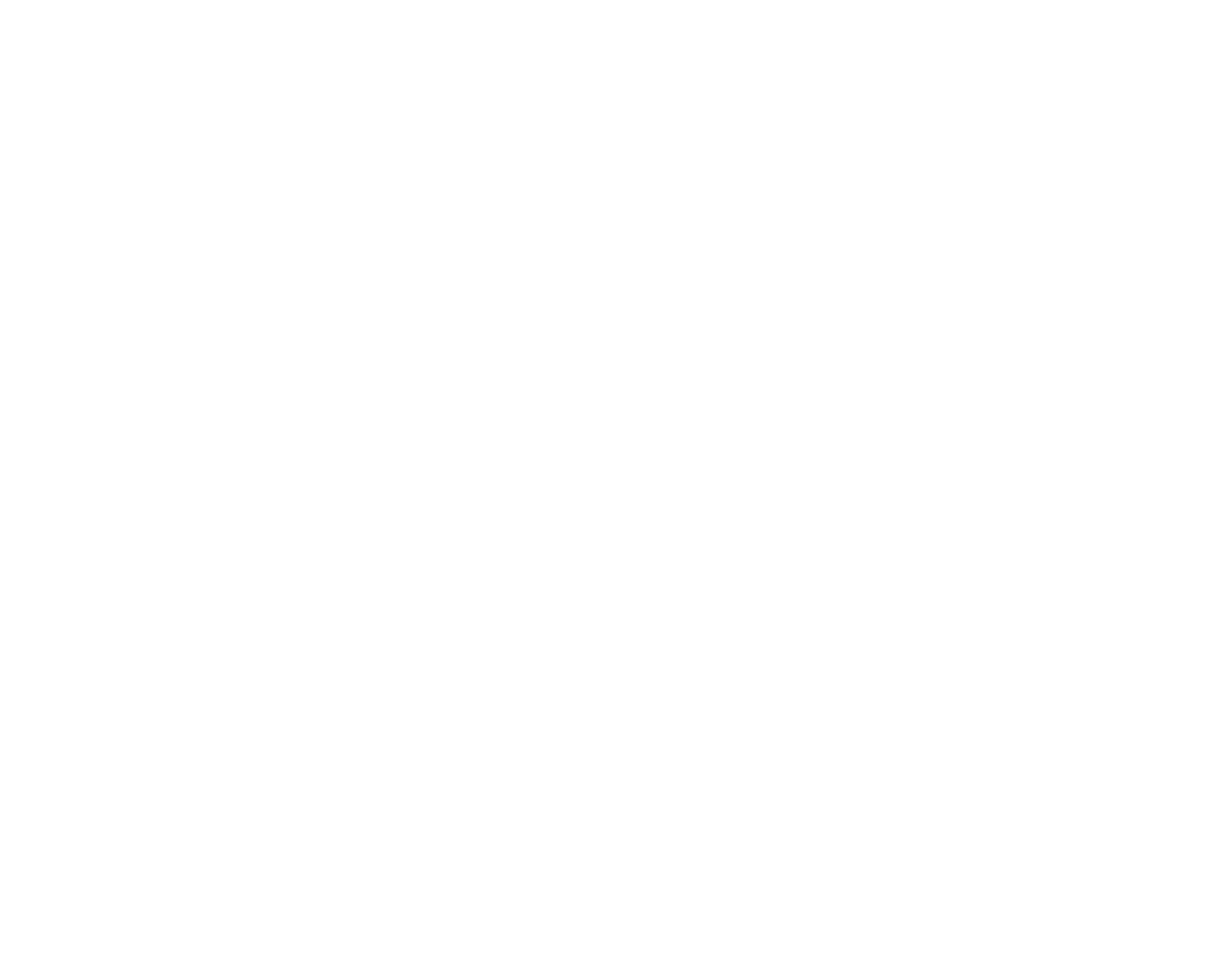business nestled in the beautiful Blue Ridge **Spring 2021** Spring 2021 Mountains of North Carolina. Wayne and Molly Holden started this business in 1976, with a passion for plants, and a love of farming in this beautiful community they were born and raised in. They have three daughters, and their three husbands, who have all been a part of the family business, and eight grandchildren, several of which are working with the business now. They also have five greatgrandchildren, and consider family a blessing. Wayne Holden has been a NC Registered Landscape Contrator since 1976, and the Sugar Mountain Nursery crew has traveled the East Coast Mountain Nursery crew has traveled the East Coast to install residental and commercial landscapes. The state of the state of tax: 828-733-5997 Large Christmas trees are a specialty we take pride email: m\_sugar@bellsouth.net in as well, providing trees and lighting for NFL teams **email: waynewayne101@hotmail.com** cities, and private resort communities all over the US. Check us out at sugarmtnnursery.com Visit our website at sugarmtnnursery.com

## Sugar Mountain Nursery History **Sugar Mountain Nursery**

## Sugar Mountain Nursery is a small family owned **Container Plant List/B&B**